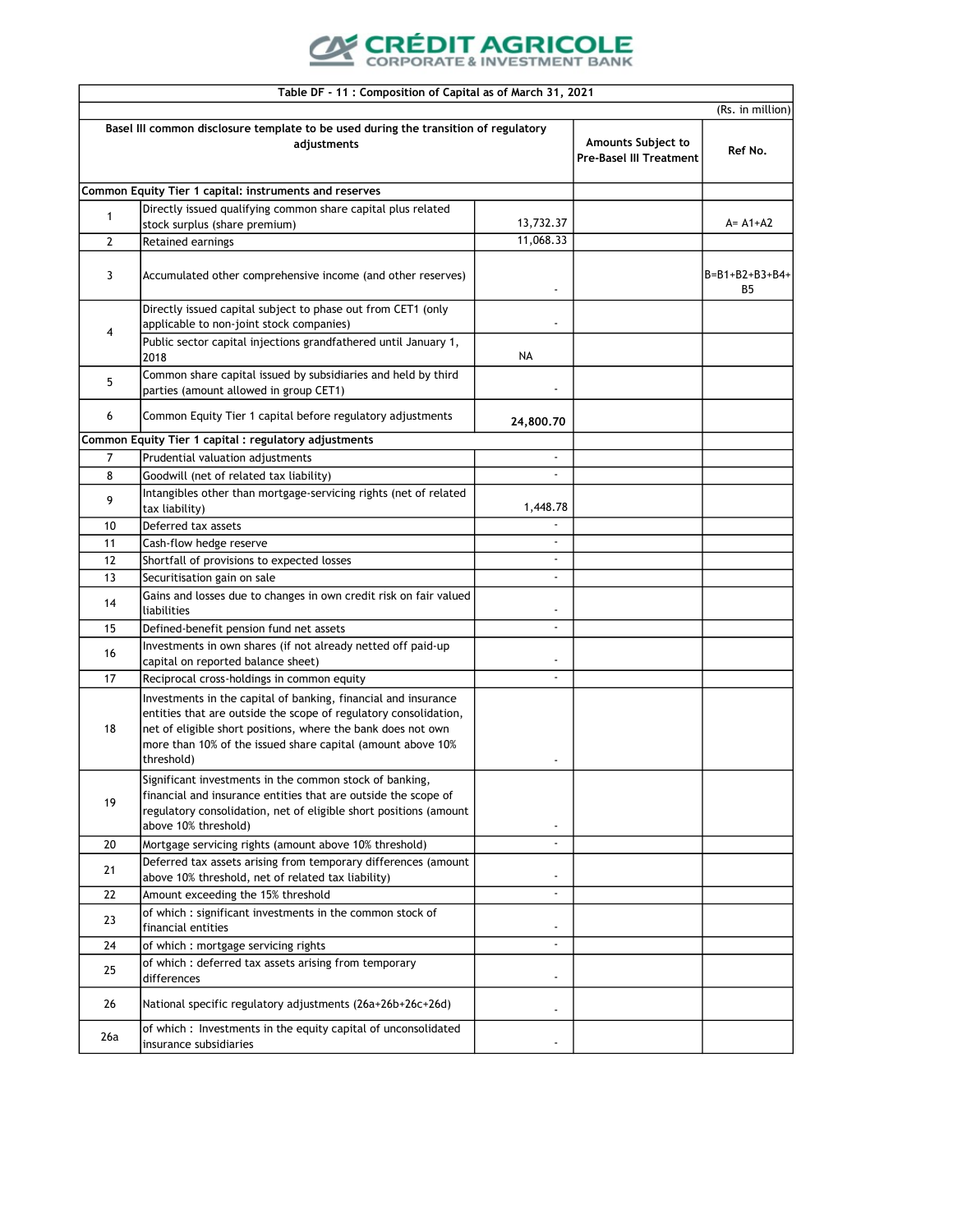

| 26 <sub>b</sub> | of which : Investments in the equity capital of unconsolidated<br>non-financial subsidiaries                   |                          |  |
|-----------------|----------------------------------------------------------------------------------------------------------------|--------------------------|--|
|                 | of which: Shortfall in the equity capital of majority owned                                                    |                          |  |
| 26c             | financial entities which have not been consolidated with the                                                   |                          |  |
|                 | bank                                                                                                           |                          |  |
|                 | of which : Unamortised pension funds expenditures                                                              |                          |  |
|                 | Regulatory Adjustments Applied to Common Equity Tier 1 in                                                      |                          |  |
|                 | respect of Amounts Subject to Pre-Basel III Treatment                                                          | $\overline{\phantom{a}}$ |  |
| 26d             | of which: [INSERT TYPE OF ADJUSTMENT] For example: filtering                                                   |                          |  |
|                 | out of unrealised losses on AFS debt securities (not relevant in                                               |                          |  |
|                 | Indian context)                                                                                                | $\overline{\phantom{a}}$ |  |
|                 | of which: [INSERT TYPE OF ADJUSTMENT]                                                                          | $\frac{1}{2}$            |  |
|                 | of which : [INSERT TYPE OF ADJUSTMENT]                                                                         |                          |  |
|                 | Regulatory adjustments applied to Common Equity Tier 1 due to                                                  |                          |  |
| 27              | insufficient Additional Tier 1 and Tier 2 to cover deductions                                                  |                          |  |
| 28              | Total regulatory adjustments to Common equity Tier 1                                                           | 1,448.78                 |  |
| 29              |                                                                                                                | 23,351.92                |  |
|                 | Common Equity Tier 1 capital (CET1)<br>Additional Tier 1 capital : instruments                                 |                          |  |
|                 |                                                                                                                |                          |  |
| 30              | Directly issued qualifying Additional Tier 1 instruments plus<br>related stock surplus (share premium) (31+32) |                          |  |
|                 | of which: classified as equity under applicable accounting                                                     |                          |  |
| 31              | standards (Perpetual Non-Cumulative Preference Shares)                                                         |                          |  |
|                 | of which : classified as liabilities under applicable accounting                                               |                          |  |
| 32              | standards (Perpetual debt Instruments)                                                                         |                          |  |
|                 | Directly issued capital instruments subject to phase out from                                                  |                          |  |
| 33              | <b>Additional Tier 1</b>                                                                                       | $\overline{\phantom{a}}$ |  |
|                 | Additional Tier 1 instruments (and CET1 instruments not                                                        |                          |  |
| 34              | included in row 5) issued by subsidiaries and held by third                                                    |                          |  |
|                 | parties (amount allowed in group AT1)                                                                          |                          |  |
|                 | of which: instruments issued by subsidiaries subject to phase                                                  |                          |  |
| 35              | out                                                                                                            |                          |  |
| 36              | Additional Tier 1 capital before regulatory adjustments                                                        | ٠                        |  |
|                 | Additional Tier 1 capital: regulatory adjustments                                                              |                          |  |
| 37              | Investments in own Additional Tier 1 instruments                                                               |                          |  |
| 38              | Reciprocal cross-holdings in Additional Tier 1 instruments                                                     | $\blacksquare$           |  |
|                 | Investments in the capital of banking, financial and insurance                                                 |                          |  |
|                 | entities that are outside the scope of regulatory consolidation,                                               |                          |  |
| 39              | net of eligible short positions, where the bank does not own                                                   |                          |  |
|                 | more than 10% of the issued common share capital of the entity                                                 |                          |  |
|                 | (amount above 10% threshold)                                                                                   |                          |  |
|                 | Significant investments in the capital of banking, financial and                                               |                          |  |
| 40              | insurance entities that are outside the scope of regulatory                                                    |                          |  |
|                 | consolidation (net of eligible short positions)                                                                | $\overline{a}$           |  |
| 41              | National specific regulatory adjustments (41a+41b)                                                             |                          |  |
| 41a             | Investments in the Additional Tier 1 capital of unconsolidated<br>insurance subsidiaries                       |                          |  |
|                 | Shortfall in the Additional Tier 1 capital of majority owned                                                   |                          |  |
|                 | financial entities which have not been consolidated with the                                                   |                          |  |
|                 | bank                                                                                                           | $\overline{\phantom{a}}$ |  |
|                 | Regulatory Adjustments Applied to Additional Tier 1 in respect                                                 |                          |  |
| 41b             | of Amounts Subject to Pre-Basel III Treatment                                                                  |                          |  |
|                 | of which: [INSERT TYPE OF ADJUSTMENT e.g. DTAs]                                                                |                          |  |
|                 | of which: [INSERT TYPE OF ADJUSTMENT e.g. existing                                                             |                          |  |
|                 | adjustments which are deducted from Tier 1 at 50%]                                                             | -                        |  |
|                 | of which: [INSERT TYPE OF ADJUSTMENT]                                                                          | $\overline{\phantom{a}}$ |  |
|                 | Regulatory adjustments applied to Additional Tier 1 due to                                                     |                          |  |
| 42              | insufficient Tier 2 to cover deductions                                                                        |                          |  |
| 43              | Total regulatory adjustments to Additional Tier 1 capital                                                      |                          |  |
|                 |                                                                                                                |                          |  |
| 44              | Additional Tier 1 capital (AT1)                                                                                |                          |  |
| 44a             | Additional Tier 1 capital reckoned for capital adequacy                                                        |                          |  |
| 45              | Tier 1 capital (T1 = CET1 + Admissible AT1) (29 + 44a)                                                         | 23,351.92                |  |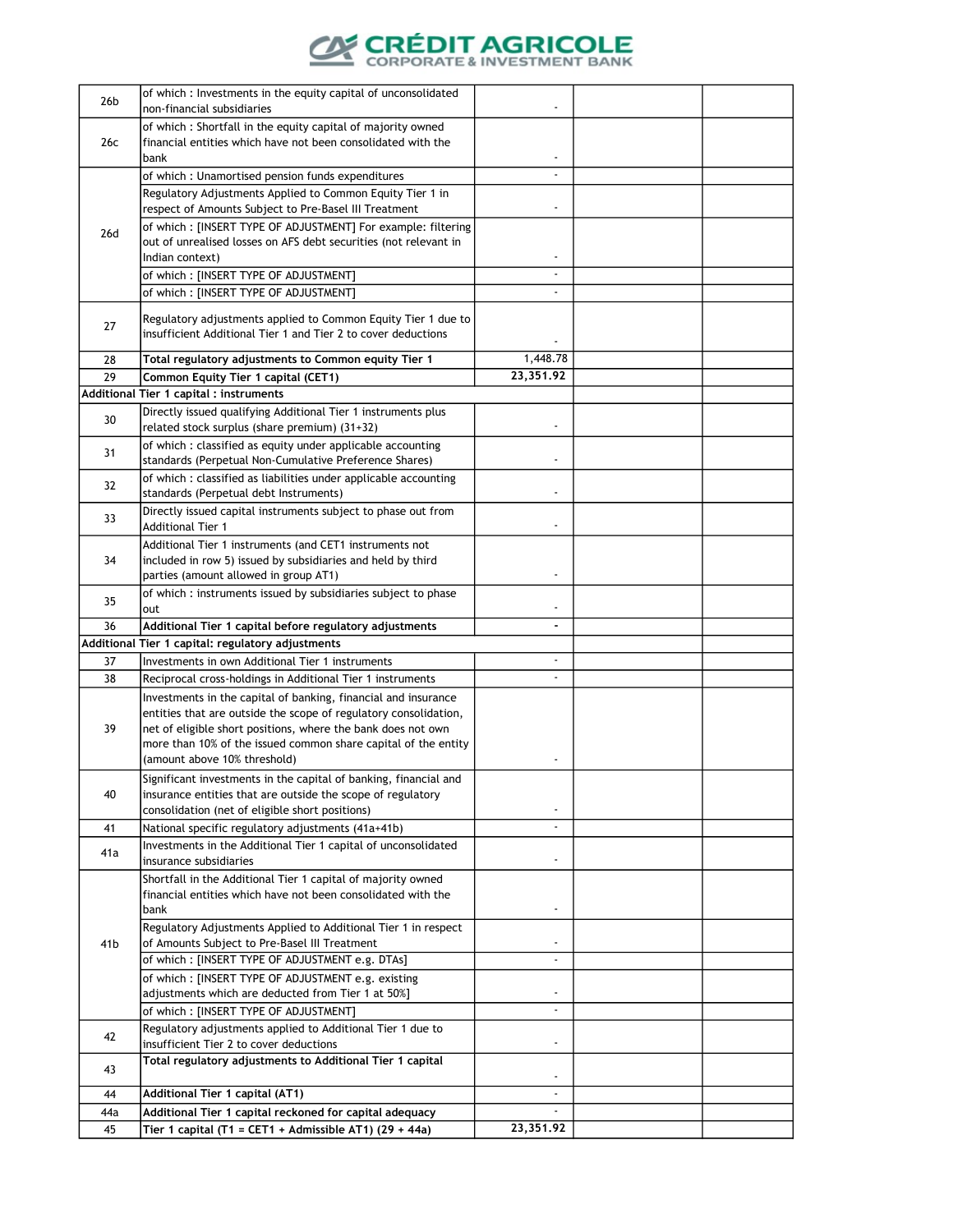

|                 | Tier 2 capital : instruments and provisions                                                                                                                                                                                                                                                              |                          |              |
|-----------------|----------------------------------------------------------------------------------------------------------------------------------------------------------------------------------------------------------------------------------------------------------------------------------------------------------|--------------------------|--------------|
| 46              | Directly issued qualifying Tier 2 instruments plus related stock<br>surplus                                                                                                                                                                                                                              | 3,009.95                 | D=D1         |
| 47              | Directly issued capital instruments subject to phase out from<br>Tier 2                                                                                                                                                                                                                                  |                          | $C = C1$     |
| 48              | Tier 2 instruments (and CET1 and AT1 instruments not included<br>in rows 5 or 34) issued by subsidiaries and held by third parties<br>(amount allowed in group Tier 2)                                                                                                                                   | $\overline{\phantom{a}}$ |              |
| 49              | of which : instruments issued by subsidiaries subject to phase<br>out                                                                                                                                                                                                                                    |                          |              |
| 50              | Provisions                                                                                                                                                                                                                                                                                               | 1,709.97                 | $E=E1+E2+E3$ |
| 51              | Tier 2 capital before regulatory adjustments                                                                                                                                                                                                                                                             | 4,719.92                 |              |
|                 | Tier 2 capital: regulatory adjustments                                                                                                                                                                                                                                                                   |                          |              |
| 52              | Investments in own Tier 2 instruments                                                                                                                                                                                                                                                                    | $\blacksquare$           |              |
| 53              | Reciprocal cross-holdings in Tier 2 instruments                                                                                                                                                                                                                                                          |                          |              |
| 54              | Investments in the capital of banking, financial and insurance<br>entities that are outside the scope of regulatory consolidation,<br>net of eligible short positions, where the bank does not own<br>more than 10% of the issued common share capital of the entity<br>(amount above the 10% threshold) |                          |              |
| 55              | Significant investments in the capital banking, financial and<br>insurance entities that are outside the scope of regulatory<br>consolidation (net of eligible short positions)                                                                                                                          | $\overline{\phantom{a}}$ |              |
| 56              | National specific regulatory adjustments (56a+56b)                                                                                                                                                                                                                                                       |                          |              |
| 56a             | of which: Investments in the Tier 2 capital of unconsolidated<br>insurance subsidiaries                                                                                                                                                                                                                  |                          |              |
| 56 <sub>b</sub> | of which: Shortfall in the Tier 2 capital of majority owned<br>financial entities which have not been consolidated with the<br>bank<br>Regulatory Adjustments Applied To Tier 2 in respect of Amounts                                                                                                    | $\overline{\phantom{a}}$ |              |
|                 | Subject to Pre-Basel III Treatment<br>of which: [INSERT TYPE OF ADJUSTMENT e.g. existing                                                                                                                                                                                                                 | $\overline{\phantom{a}}$ |              |
|                 | adjustments which are deducted from Tier 2 at 50%]<br>of which: [INSERT TYPE OF ADJUSTMENT]                                                                                                                                                                                                              |                          |              |
| 57              | Total regulatory adjustments to Tier 2 capital                                                                                                                                                                                                                                                           |                          |              |
| 58              | Tier 2 capital (T2)                                                                                                                                                                                                                                                                                      | 4,719.92                 |              |
| 58a             | Tier 2 capital reckoned for capital adequacy                                                                                                                                                                                                                                                             | 4,719.92                 |              |
| 58b             | Excess Additional Tier 1 capital reckoned as Tier 2 capital                                                                                                                                                                                                                                              |                          |              |
| 58c             | Total Tier 2 capital admissible for capital adequacy (58a +<br>58b)                                                                                                                                                                                                                                      | 4,719.92                 |              |
|                 | Total capital (TC = T1 + Admissible T2) $(45 + 58c)$                                                                                                                                                                                                                                                     | 28,071.84                |              |
| 59              | Risk Weighted Assets in respect of Amounts Subject to Pre-Basel<br>III Treatment<br>of which: [INSERT TYPE OF ADJUSTMENT]                                                                                                                                                                                | $\overline{\phantom{a}}$ |              |
|                 | of which:                                                                                                                                                                                                                                                                                                |                          |              |
| 60              | Total risk weighted assets (60a + 60b + 60c)                                                                                                                                                                                                                                                             | 202, 151.52              |              |
| 60a             | of which : total credit risk weighted assets                                                                                                                                                                                                                                                             | 158,105.46               |              |
| 60b             | of which : total market risk weighted assets                                                                                                                                                                                                                                                             | 37,683.78                |              |
| 60c             | of which : total operational risk weighted assets                                                                                                                                                                                                                                                        | 6,362.28                 |              |
|                 |                                                                                                                                                                                                                                                                                                          |                          |              |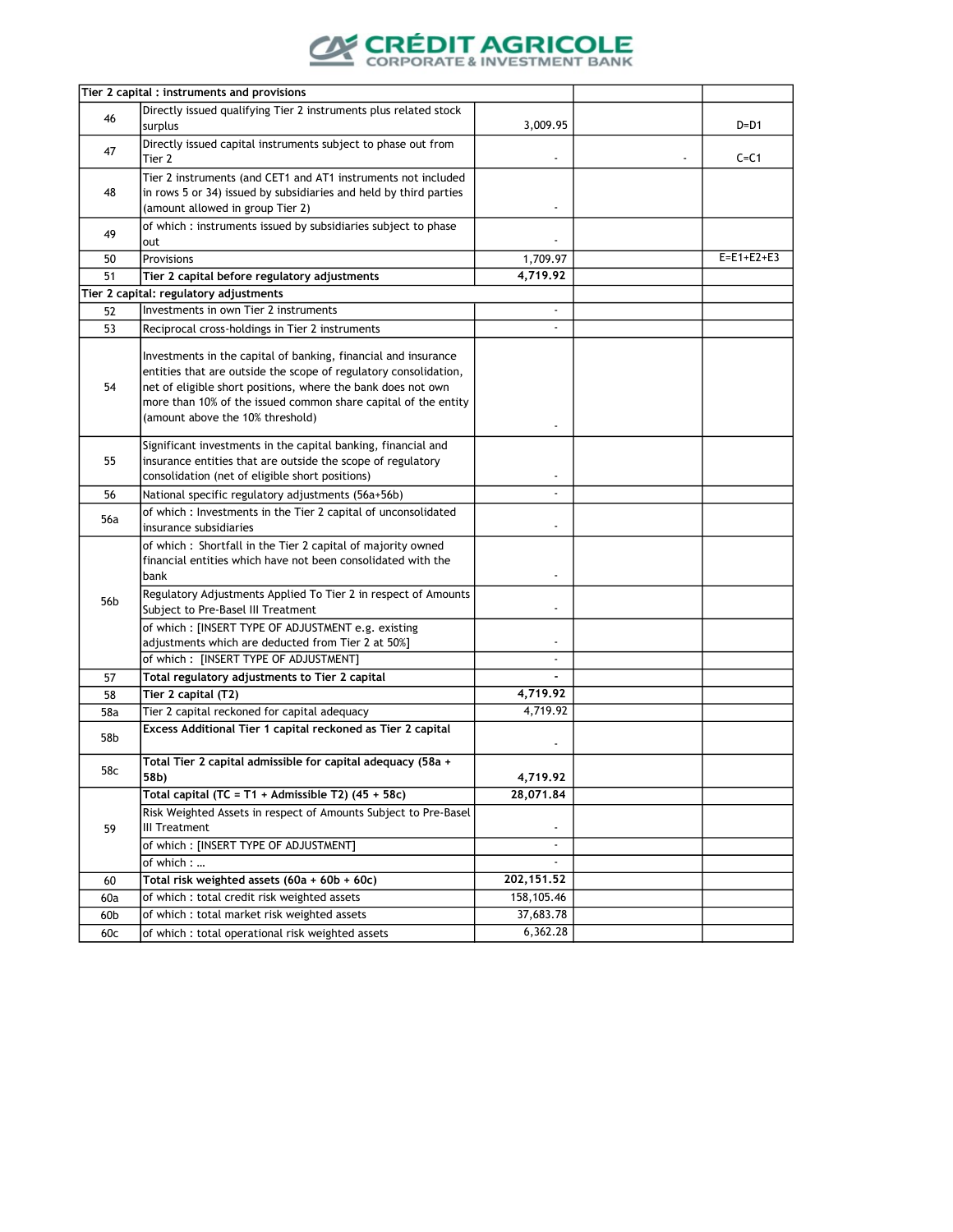

| <b>Capital ratios</b> |                                                                                          |                          |                    |
|-----------------------|------------------------------------------------------------------------------------------|--------------------------|--------------------|
| 61                    | Common Equity Tier 1 (as a percentage of risk weighted assets)                           | 11.55%                   |                    |
| 62                    | Tier 1 (as a percentage of risk weighted assets)                                         | 11.55%                   |                    |
| 63                    | Total capital (as a percentage of risk weighted assets)                                  | 13.89%                   |                    |
| 64                    | Institution specific buffer requirement (minimum CET1                                    |                          |                    |
|                       | requirement plus capital conservation and countercyclical                                |                          |                    |
|                       | buffer requirements, expressed as a percentage of risk                                   |                          |                    |
|                       | weighted assets)                                                                         | 7.375%                   |                    |
| 65                    | of which : capital conservation buffer requirement                                       | 1.875%                   |                    |
| 66                    | of which : bank specific countercyclical buffer requirement                              | 0.00%                    |                    |
| 67                    | of which: G-SIB buffer requirement                                                       | 0.00%                    |                    |
| 68                    | Common Equity Tier 1 available to meet buffers (as a                                     |                          |                    |
|                       | percentage of risk weighted assets)                                                      | 4.18%                    |                    |
|                       | National minima (if different from Basel III)                                            |                          |                    |
| 69                    | National Common Equity Tier 1 minimum ratio (if different from                           |                          |                    |
|                       | Basel III minimum)                                                                       | 5.50%                    |                    |
| 70                    | National Tier 1 minimum ratio (if different from Basel III                               |                          |                    |
|                       | minimum)                                                                                 | 7.00%                    |                    |
| 71                    | National total capital minimum ratio (if different from Basel III                        |                          |                    |
|                       | minimum)                                                                                 | 9.00%                    |                    |
|                       | Amounts below the thresholds for deduction (before risk weighting)                       |                          |                    |
| 72                    | Non-significant investments in the capital of other financial                            |                          |                    |
|                       | entities                                                                                 |                          |                    |
| 73                    | Significant investments in the common stock of financial                                 |                          |                    |
|                       | entities                                                                                 |                          |                    |
| 74                    | Mortgage servicing rights (net of related tax liability)                                 | $\overline{\phantom{a}}$ |                    |
| 75                    | Deferred tax assets arising from temporary differences (net of                           |                          |                    |
|                       | related tax liability)                                                                   |                          |                    |
|                       | Applicable caps on the inclusion of provisions in Tier 2                                 |                          |                    |
| 76                    |                                                                                          |                          |                    |
|                       | Provisions eligible for inclusion in Tier 2 in respect of exposures                      |                          |                    |
|                       | subject to standardised approach (prior to application of cap)                           | 1,709.97                 | $E = E1 + E2 + E3$ |
| 77                    | Cap on inclusion of provisions in Tier 2 under standardised                              |                          |                    |
|                       | approach                                                                                 | 1,976.32                 |                    |
| 78                    | Provisions eligible for inclusion in Tier 2 in respect of exposures                      |                          |                    |
|                       | subject to internal ratings-based approach (prior to application                         |                          |                    |
|                       | of cap)                                                                                  |                          |                    |
| 79                    | Cap for inclusion of provisions in Tier 2 under internal ratings-                        |                          |                    |
|                       | based approach                                                                           |                          |                    |
|                       | Capital instruments subject to phase-out arrangements (only applicable between March 31, |                          |                    |
| 80                    | Current cap on CET1 instruments subject to phase out                                     |                          |                    |
|                       | arrangements                                                                             | $\overline{\phantom{a}}$ |                    |
| 81                    | Amount excluded from CET1 due to cap (excess over cap after                              |                          |                    |
|                       | redemptions and maturities)                                                              | $\overline{\phantom{a}}$ |                    |
| 82                    | Current cap on AT1 instruments subject to phase out                                      |                          |                    |
|                       | arrangements                                                                             | $\blacksquare$           |                    |
| 83                    | Amount excluded from AT1 due to cap (excess over cap after                               |                          |                    |
|                       | redemptions and maturities)                                                              | $\overline{\phantom{a}}$ |                    |
| 84                    | Current cap on T2 instruments subject to phase out                                       |                          |                    |
|                       | arrangements                                                                             | $\overline{\phantom{a}}$ | C <sub>1</sub>     |
| 85                    | Amount excluded from T2 due to cap (excess over cap after                                |                          |                    |
|                       | redemptions and maturities)                                                              |                          | C <sub>1</sub>     |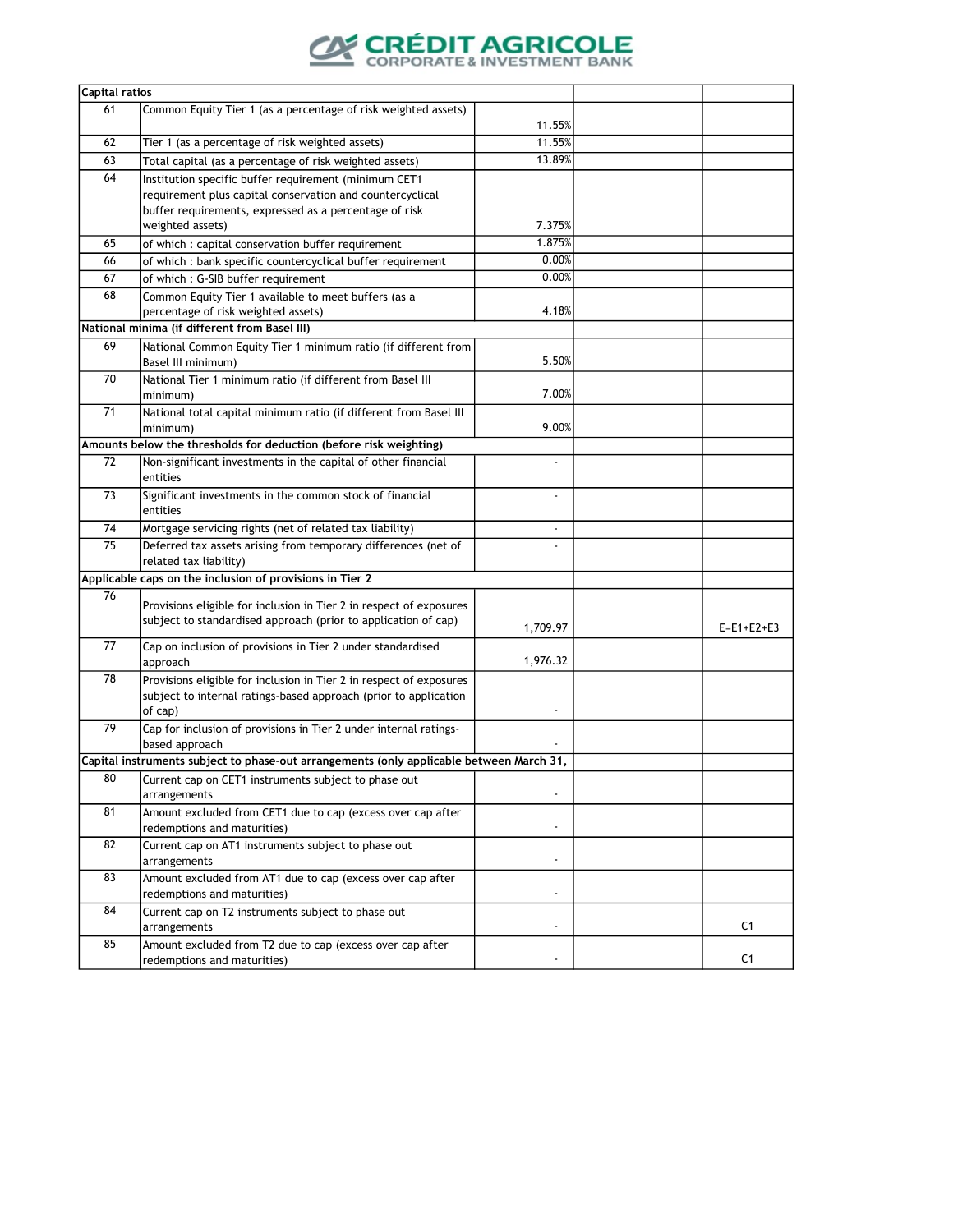

|                               | Notes to the template                                                                                                                                                                                     |                 |  |  |  |
|-------------------------------|-----------------------------------------------------------------------------------------------------------------------------------------------------------------------------------------------------------|-----------------|--|--|--|
| Row No.<br>of the<br>template | Particular                                                                                                                                                                                                | (Rs.in million) |  |  |  |
|                               | Deferred tax assets associated with accumulated losses                                                                                                                                                    |                 |  |  |  |
| 10                            | Deferred tax assets (excluding those associated with accumulated losses) net of<br>Deferred tax liability                                                                                                 |                 |  |  |  |
|                               | Total as indicated in row 10                                                                                                                                                                              |                 |  |  |  |
|                               | If investments in insurance subsidiaries are not deducted fully from capital and<br>instead considered under 10% threshold for deduction, the resultant increase in the<br>capital of bank                | <b>NA</b>       |  |  |  |
| 19                            | of which: Increase in Common Equity Tier 1 capital                                                                                                                                                        | NA              |  |  |  |
|                               | of which : Increase in Additional Tier 1 capital                                                                                                                                                          | <b>NA</b>       |  |  |  |
|                               | of which : Increase in Tier 2 capital                                                                                                                                                                     | <b>NA</b>       |  |  |  |
| 26 <sub>b</sub>               | If investments in the equity capital of unconsolidated non-financial subsidiaries are<br>not deducted and hence, risk weighted then:                                                                      | <b>NA</b>       |  |  |  |
|                               | (i) Increase in Common Equity Tier 1 capital                                                                                                                                                              | <b>NA</b>       |  |  |  |
|                               | (ii) Increase in risk weighted assets                                                                                                                                                                     | <b>NA</b>       |  |  |  |
| 44a                           | Excess Additional Tier 1 capital not reckoned for capital adequacy (difference<br>between Additional Tier 1 capital as reported in row 44 and admissible Additional<br>Tier 1 capital as reported in 44a) |                 |  |  |  |
|                               | of which: Excess Additional Tier 1 capital which is considered as Tier 2 capital<br>under row 58b                                                                                                         |                 |  |  |  |
| 50                            | Eligible Provisions included in Tier 2 capital                                                                                                                                                            | 1,709.97        |  |  |  |
|                               | Eligible Revaluation Reserves included in Tier 2 capital                                                                                                                                                  | 1,709.97        |  |  |  |
|                               | Total of row 50                                                                                                                                                                                           |                 |  |  |  |
| 58a                           | Excess Tier 2 capital not reckoned for capital adequacy (difference between Tier 2<br>capital as reported in row 58 and T2 as reported in 58a)                                                            |                 |  |  |  |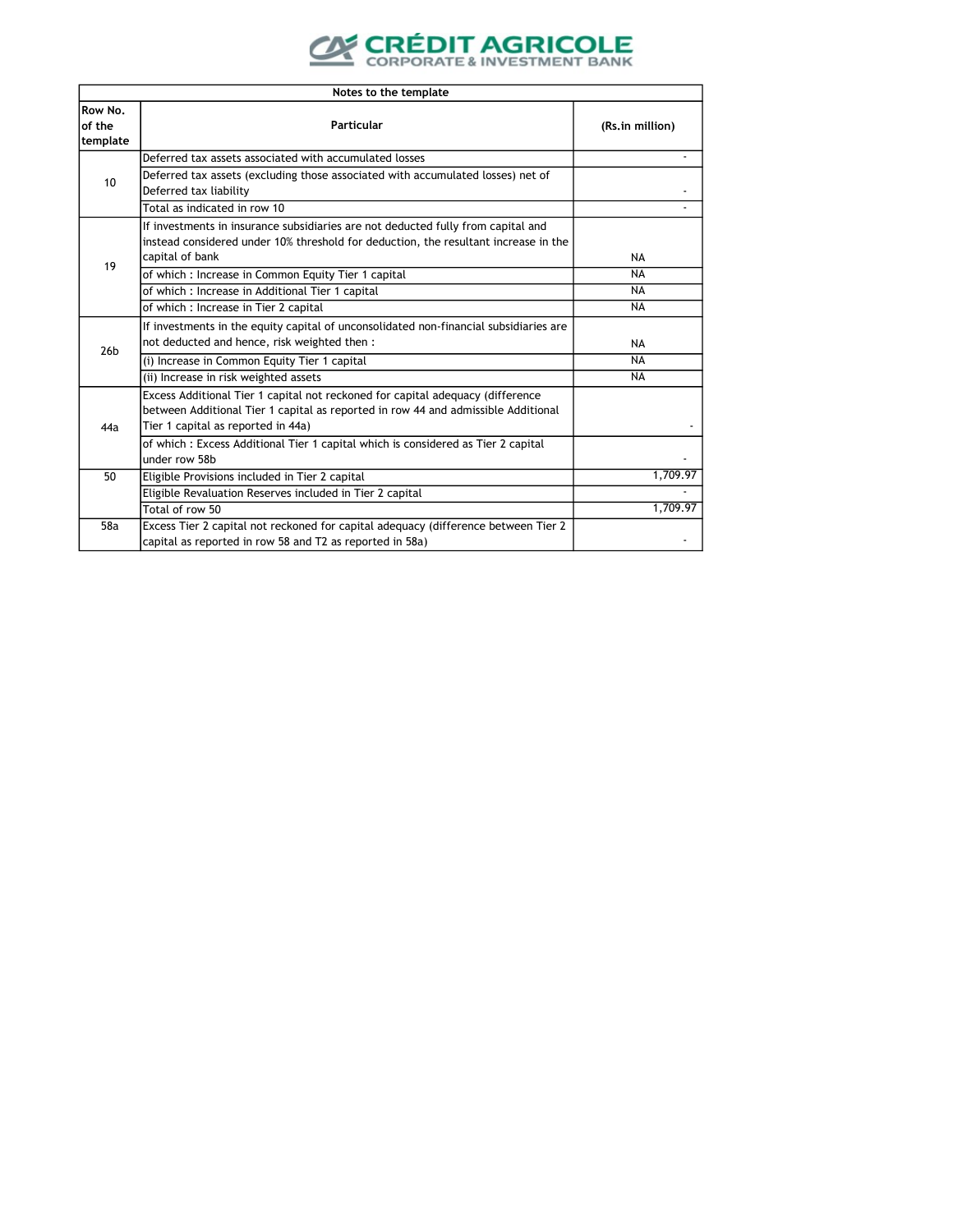

| Table DF-12 : Composition of Capital- Reconciliation Requirements as of March 31, 2021 (Step 1) |                                  |                                                         |                                                    |                                                                       |
|-------------------------------------------------------------------------------------------------|----------------------------------|---------------------------------------------------------|----------------------------------------------------|-----------------------------------------------------------------------|
|                                                                                                 |                                  |                                                         |                                                    | (Rs. in million)                                                      |
|                                                                                                 |                                  |                                                         | <b>Balance sheet as in</b><br>financial statements | <b>Balance sheet</b><br>under regulatory<br>scope of<br>consolidation |
|                                                                                                 |                                  |                                                         | As on reporting date                               | As on reporting<br>date                                               |
| A                                                                                               | <b>Capital &amp; Liabilities</b> |                                                         |                                                    |                                                                       |
|                                                                                                 | j.                               | Paid-up Capital                                         | 13,732.37                                          | 13,732.37                                                             |
|                                                                                                 |                                  | Reserves & Surplus                                      | 10,519.23                                          | 10,519.23                                                             |
|                                                                                                 |                                  | Minority Interest                                       |                                                    |                                                                       |
|                                                                                                 |                                  | <b>Total Capital</b>                                    | 24,251.60                                          | 24,251.60                                                             |
|                                                                                                 | ii.                              | <b>Deposits</b>                                         | 66,981.20                                          | 66,981.20                                                             |
|                                                                                                 |                                  | of which: Deposits from banks                           | 86.15                                              | 86.15                                                                 |
|                                                                                                 |                                  | of which : Customer deposits                            | 66,895.05                                          | 66,895.05                                                             |
|                                                                                                 |                                  | of which : Other deposits (pl. specify)                 |                                                    |                                                                       |
|                                                                                                 | iii.                             | <b>Borrowings</b>                                       | 3,289.95                                           | 3,289.95                                                              |
|                                                                                                 |                                  | of which: From RBI                                      |                                                    |                                                                       |
|                                                                                                 |                                  | of which : From banks                                   | $\overline{\phantom{a}}$                           | $\overline{\phantom{0}}$                                              |
|                                                                                                 |                                  | of which : From other institutions & agencies           | $\overline{a}$                                     | $\blacksquare$                                                        |
|                                                                                                 |                                  | of which: Others (Banks Outside India)                  |                                                    |                                                                       |
|                                                                                                 |                                  | of which : Capital instruments                          | 3,289.95                                           | 3,289.95                                                              |
|                                                                                                 | iv.                              | Other liabilities & provisions                          | 56,702.45                                          | 56,702.45                                                             |
|                                                                                                 | Total                            |                                                         | 151,225.20                                         | 151,225.20                                                            |
| B                                                                                               | Assets                           |                                                         |                                                    |                                                                       |
|                                                                                                 | i.                               | Cash and balances with Reserve Bank of India            | 7,868.40                                           | 7,868.40                                                              |
|                                                                                                 |                                  | Balance with banks and money at call and short notice   | 14,214.39                                          | 14,214.39                                                             |
|                                                                                                 | ii.                              | Investments:                                            | 38,510.92                                          | 38,510.92                                                             |
|                                                                                                 |                                  | of which: Government securities                         | 38,510.92                                          | 38,510.92                                                             |
|                                                                                                 |                                  | of which : Other approved securities                    |                                                    |                                                                       |
|                                                                                                 |                                  | of which: Shares                                        | $\blacksquare$                                     | $\blacksquare$                                                        |
|                                                                                                 |                                  | of which: Debentures & Bonds                            | $\blacksquare$                                     | $\overline{\phantom{0}}$                                              |
|                                                                                                 |                                  | of which: Subsidiaries / Joint Ventures / Associates    |                                                    | $\overline{\phantom{0}}$                                              |
|                                                                                                 |                                  | of which: Others (Commercial Papers, Mutual Funds etc.) | $\overline{a}$                                     | $\overline{a}$                                                        |
|                                                                                                 | iii.                             | <b>Loans and advances</b>                               | 39,575.80                                          | 39,575.80                                                             |
|                                                                                                 |                                  | of which: Loans and advances to banks                   |                                                    |                                                                       |
|                                                                                                 |                                  | of which: Loans and advances to customers               | 39,575.80                                          | 39,575.80                                                             |
|                                                                                                 | iv.                              | <b>Fixed assets</b>                                     | 174.41                                             | 174.41                                                                |
|                                                                                                 | V.                               | Other assets                                            | 50,881.28                                          | 50,881.28                                                             |
|                                                                                                 |                                  | of which : Goodwill and intangible assets               |                                                    |                                                                       |
|                                                                                                 |                                  | of which: Deferred tax assets                           | 115.64                                             | 115.64                                                                |
|                                                                                                 | vi.                              | <b>Goodwill on consolidation</b>                        |                                                    |                                                                       |
|                                                                                                 | vii.                             | Debit balance in Profit & Loss account                  |                                                    | $\blacksquare$                                                        |
| <b>Total Assets</b>                                                                             |                                  |                                                         | 151,225.20                                         | 151,225.20                                                            |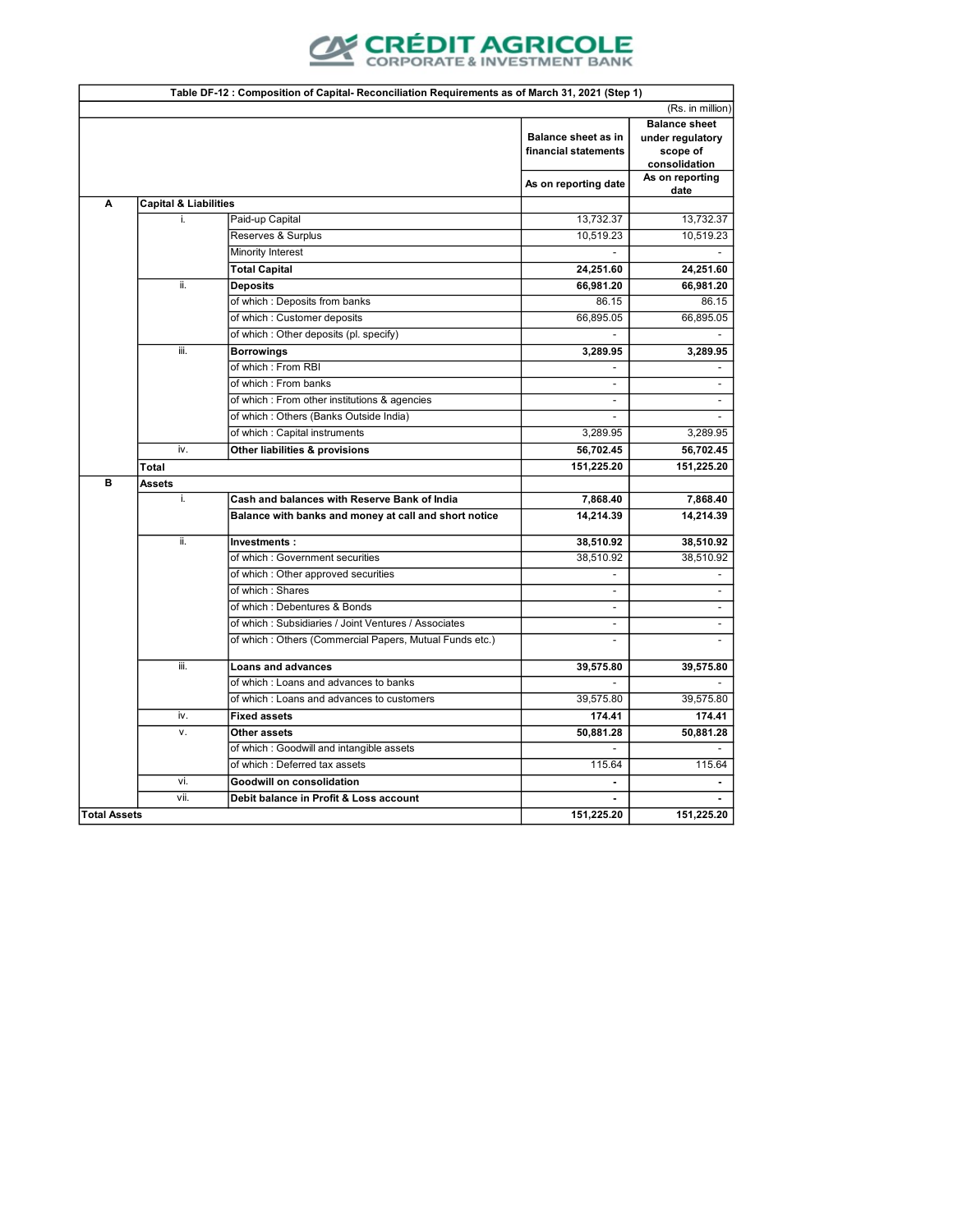

|                     | Table DF-12 : Composition of Capital- Reconciliation Requirements as of March 31, 2021 (Step 2)                             |                                                                                                                 |                          |                                            |                |
|---------------------|-----------------------------------------------------------------------------------------------------------------------------|-----------------------------------------------------------------------------------------------------------------|--------------------------|--------------------------------------------|----------------|
|                     | (Rs. in million)                                                                                                            |                                                                                                                 |                          |                                            |                |
|                     | <b>Balance sheet</b><br><b>Balance sheet as in</b><br>under regulatory<br>financial statements<br>scope of<br>consolidation |                                                                                                                 |                          |                                            |                |
|                     |                                                                                                                             |                                                                                                                 | As on reporting date     | As on reporting<br>date                    |                |
| А                   | <b>Capital &amp; Liabilities</b>                                                                                            |                                                                                                                 |                          |                                            |                |
|                     | j.                                                                                                                          | Paid-up Capital                                                                                                 | 13,732.37                | 13,732.37                                  |                |
|                     |                                                                                                                             | of which : Amount eligible for CET1                                                                             | 13,732.37                | 13,732.37                                  | A1             |
|                     |                                                                                                                             | of which: Amount eligible for AT1                                                                               |                          |                                            | A <sub>2</sub> |
|                     |                                                                                                                             | <b>Reserves &amp; Surplus</b>                                                                                   | 10,519.23                | 10,519.23                                  |                |
|                     |                                                                                                                             | of which: Statutory Reserves                                                                                    | 4,813.32                 | 4,813.32                                   | <b>B1</b>      |
|                     |                                                                                                                             | of which: Investment Reserves                                                                                   | 874.77                   | 874.77                                     | E <sub>1</sub> |
|                     |                                                                                                                             | of which : General Reserves                                                                                     | 250.67                   | 250.67                                     | <b>B2</b>      |
|                     |                                                                                                                             | of which : Remittable profit retained for Capital Adequacy                                                      | 5,829.61                 | 5,829.61                                   | B <sub>3</sub> |
|                     |                                                                                                                             | of which : Balance in P&L A/c                                                                                   | (1,423.88)               | (1,423.88)                                 | <b>B4</b>      |
|                     |                                                                                                                             | Minority Interest                                                                                               |                          |                                            | B <sub>5</sub> |
|                     |                                                                                                                             | <b>Total Capital</b>                                                                                            | 24,251.60                | 24,251.60                                  |                |
|                     | ii.                                                                                                                         | <b>Deposits</b>                                                                                                 | 66,981.20                | 66,981.20                                  |                |
|                     |                                                                                                                             | of which : Deposits from banks                                                                                  | 86.15                    | 86.15                                      |                |
|                     |                                                                                                                             | of which: Customer deposits                                                                                     | 66,895.05                | 66,895.05                                  |                |
|                     |                                                                                                                             | of which : Other deposits (pl. specify)                                                                         |                          |                                            |                |
|                     | iii.                                                                                                                        | Borrowings<br>of which: From RBI                                                                                | 3,289.95                 | 3,289.95                                   |                |
|                     |                                                                                                                             | of which : From banks                                                                                           | $\sim$<br>$\blacksquare$ | $\overline{\phantom{a}}$<br>$\overline{a}$ |                |
|                     |                                                                                                                             | of which : From other institutions & agencies                                                                   | $\overline{\phantom{a}}$ | $\sim$                                     |                |
|                     |                                                                                                                             | of which: Others (Banks outside India)                                                                          | $\blacksquare$           |                                            |                |
|                     |                                                                                                                             | of which : Capital instruments                                                                                  | 3,289.95                 | 3,289.95                                   |                |
|                     |                                                                                                                             | of which : Eligible Tier II Instruments (Phase Out)                                                             |                          |                                            | C <sub>1</sub> |
|                     |                                                                                                                             | of which : Eligible Tier II Instruments (No Phase Out)                                                          | $\overline{a}$           | 3,009.95                                   | D <sub>1</sub> |
|                     | iv.                                                                                                                         | Other liabilities & provisions                                                                                  | 56,702.45                | 56,702.45                                  |                |
|                     |                                                                                                                             | of which: DTLs related to goodwill                                                                              |                          |                                            |                |
|                     |                                                                                                                             | of which : DTLs related to intangible assets                                                                    |                          |                                            |                |
|                     |                                                                                                                             | of which: Provision for Standard Assets                                                                         | 786.90                   | 786.90                                     | E <sub>2</sub> |
|                     |                                                                                                                             | of which: Provision for Country Risk                                                                            | 48.30                    | 48.30                                      | E <sub>3</sub> |
|                     |                                                                                                                             | <b>Total Capital and Liabilities</b>                                                                            | 151,225.20               | 151,225.20                                 |                |
| в                   | Assets                                                                                                                      |                                                                                                                 |                          |                                            |                |
|                     | i.                                                                                                                          | Cash and balances with Reserve Bank of India                                                                    | 7,868.40                 | 7,868.40                                   |                |
|                     |                                                                                                                             | Balance with banks and money at call and short notice                                                           | 14,214.39                | 14,214.39                                  |                |
|                     | ii.                                                                                                                         | Investments:                                                                                                    | 38,510.92                | 38,510.92                                  |                |
|                     |                                                                                                                             | of which : Government securities                                                                                | 38,510.92                | 38,510.92                                  |                |
|                     |                                                                                                                             | of which: Other approved securities                                                                             |                          |                                            |                |
|                     |                                                                                                                             | of which: Shares                                                                                                | $\overline{\phantom{a}}$ | $\overline{\phantom{0}}$                   |                |
|                     |                                                                                                                             | of which: Debentures & Bonds                                                                                    |                          |                                            |                |
|                     |                                                                                                                             | of which: Subsidiaries / Joint Ventures / Associates<br>of which: Others (Commercial Papers, Mutual Funds etc.) | $\overline{\phantom{a}}$ | $\overline{\phantom{0}}$                   |                |
|                     |                                                                                                                             | <b>SIDBI Deposits</b>                                                                                           | $\overline{\phantom{a}}$ |                                            |                |
|                     | iii.                                                                                                                        | <b>Loans and advances</b>                                                                                       | 39,575.80                | 39,575.80                                  |                |
|                     |                                                                                                                             | of which: Loans and advances to banks<br>of which: Loans and advances to customers                              | 39,575.80                | 39,575.80                                  |                |
|                     | iv.                                                                                                                         | <b>Fixed assets</b>                                                                                             | 174.41                   | 174.41                                     |                |
|                     | v.                                                                                                                          | Other assets                                                                                                    | 50,881.28                | 50,881.28                                  |                |
|                     |                                                                                                                             | of which: Goodwill and intangible assets                                                                        |                          |                                            |                |
|                     |                                                                                                                             | Out of which :                                                                                                  | $\overline{\phantom{a}}$ |                                            |                |
|                     |                                                                                                                             | Goodwill                                                                                                        | $\sim$                   |                                            |                |
|                     |                                                                                                                             | Other intangibles (excluding MSRs)                                                                              |                          |                                            |                |
|                     |                                                                                                                             | Deferred tax assets                                                                                             | 115.64                   | 115.64                                     |                |
|                     | vi.                                                                                                                         | Goodwill on consolidation                                                                                       |                          |                                            |                |
|                     | vii.                                                                                                                        | Debit balance in Profit & Loss account                                                                          |                          |                                            |                |
| <b>Total Assets</b> |                                                                                                                             |                                                                                                                 | 151,225.20               | 151,225.20                                 |                |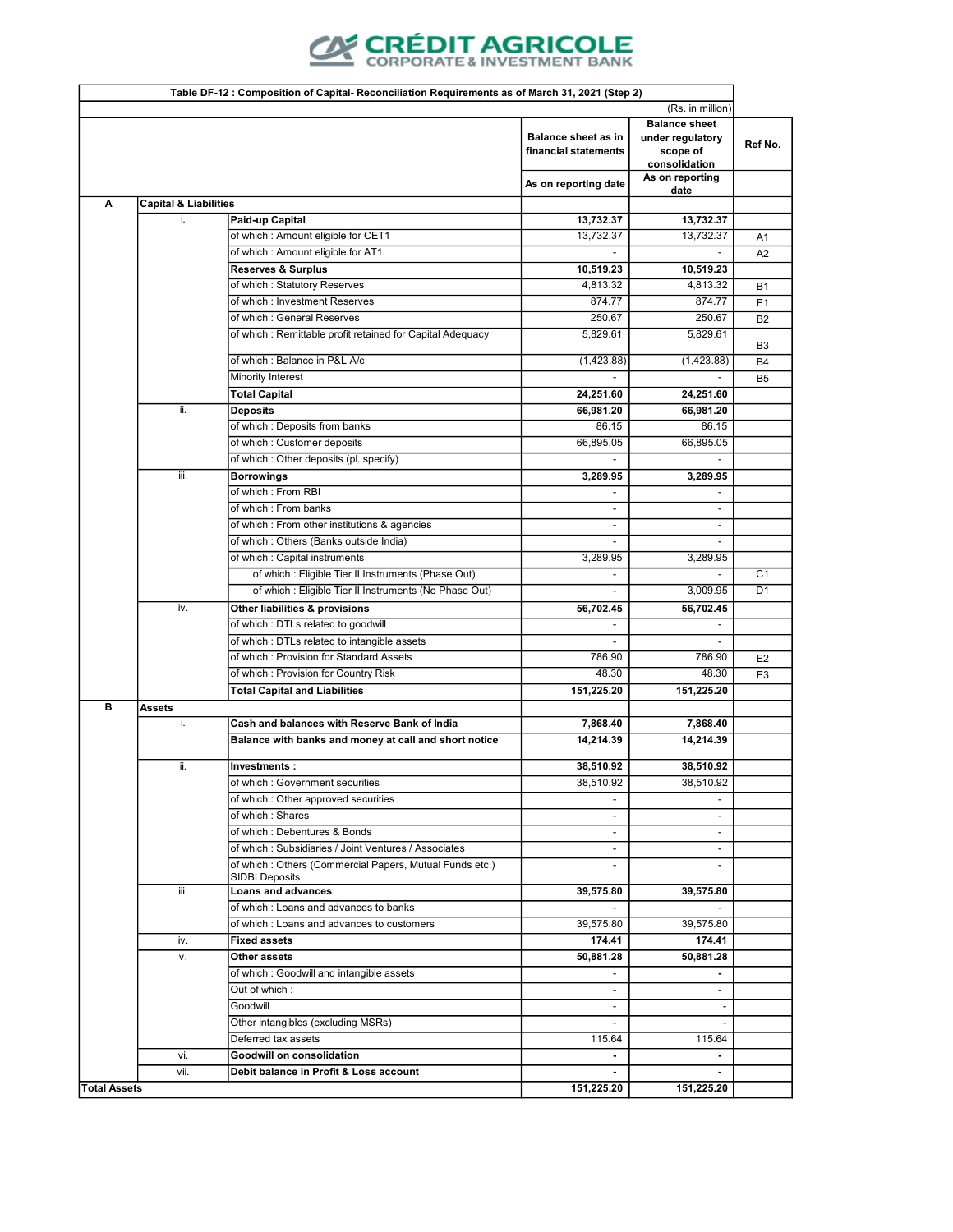

|                | Extract of Basel III common disclosure template (with added column) - Table DF-11 (Step 3)                                      |                                                               |                                                                                                                                   |  |  |
|----------------|---------------------------------------------------------------------------------------------------------------------------------|---------------------------------------------------------------|-----------------------------------------------------------------------------------------------------------------------------------|--|--|
|                | <b>Common Equity Tier 1 capital: instruments and reserves</b>                                                                   |                                                               |                                                                                                                                   |  |  |
|                |                                                                                                                                 | <b>Component of</b><br>regulatory capital<br>reported by bank | Source based on reference<br>numbers / letters of the balance<br>sheet under the regulatory scope<br>of consolidation from step 2 |  |  |
| 1              | Directly issued qualifying common share (and<br>equivalent for non-joint stock companies) capital plus<br>related stock surplus | 13,732.37                                                     | A <sub>1</sub>                                                                                                                    |  |  |
| $\overline{2}$ | Retained earnings                                                                                                               |                                                               |                                                                                                                                   |  |  |
| 3              | Accumulated other comprehensive income (and other<br>reserves)                                                                  |                                                               | B1+B2+B3+B5                                                                                                                       |  |  |
| 4              | Directly issued capital subject to phase out from CET1<br>(only applicable to non-joint stock companies)                        |                                                               |                                                                                                                                   |  |  |
| 5              | Common share capital issued by subsidiaries and<br>held by third parties (amount allowed in group CET1)                         |                                                               |                                                                                                                                   |  |  |
| 6              | Common Equity Tier 1 capital before regulatory<br>adjustments                                                                   | 13,732.37                                                     |                                                                                                                                   |  |  |
| 7              | Prudential valuation adjustments                                                                                                |                                                               |                                                                                                                                   |  |  |
| 8              | Goodwill (net of related tax liability)                                                                                         |                                                               |                                                                                                                                   |  |  |